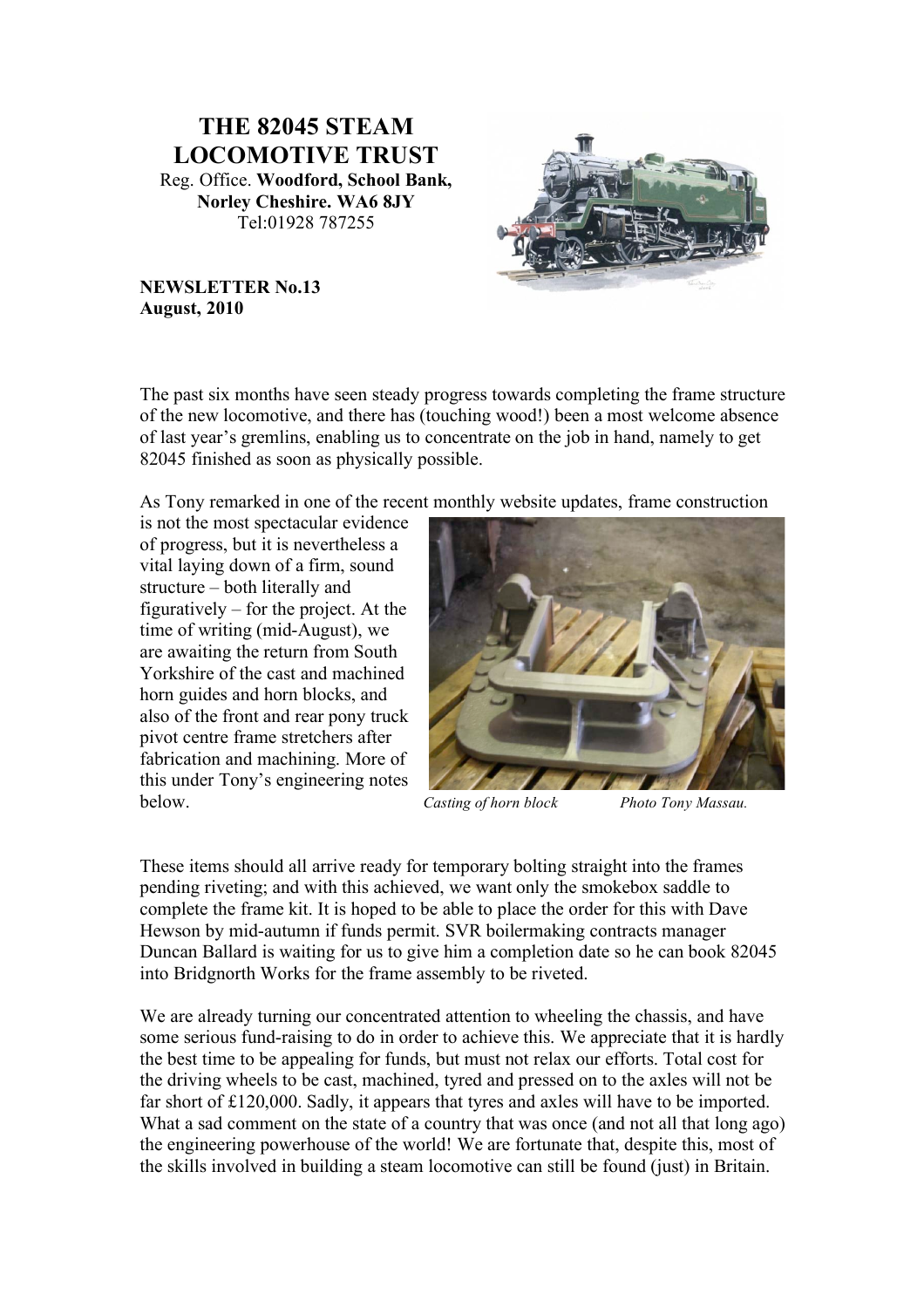#### **ENGINEERING** (Tony Massau)



The "Monday Gang", primarily engineers Brian Butterworth, Richard Fraser, Peter Line and myself, aided by Colin Williams, Chris Proudfoot and Andrew Turner, are continuing to move slowly but surely towards the completion of 82045's chassis.

We now have four horizontal stretchers, two vertical stretchers and the brake cylinder support stretcher bolted into the frames together with the stiffening channels for the inside faces of the buffer beams. The bunker support brackets are on the outside of the frames. In-house work continues on the two radial arm support stretchers and two

brackets for the flexible frame stay above the centre axle. The firebox support bracket has been cast and awaits its turn for us to machine it. The buffers have been cleaned and painted and are now fitted. New internal springs will be required at a later date prior to their becoming fully serviceable.

The sharp edges of the cut-outs in the frames where the horn guides and horn blocks fit are being rounded off in



preparation for the arrival of these items, which have now been cast by Trefoil Steel Co.Ltd of Tinsley, Yorkshire, and are being machined by PMT Engineering Services Ltd. The latter company are also machining the front and rear stretchers, fabricated by Dave Hewson., which fit close to the inside of the buffer beams and which support the pivot centres for the pony trucks. We have felt it necessary to contract out some of the machining due to in some cases the size of the component and the fact that we generally only work one day per week ourselves and even then the availability of the right machine in the machine shop at Bridgnorth cannot always be guaranteed to us.



On the pattern-making front, Brian Oldford has done us proud (yet again!) with patterns for spring brackets, brake hanger brackets and, most spectacularly, the two motion brackets, all awaiting casting or  $-$  to be more precise – additional funds to enable us to have this done!

*Brian`s motion bracket patterns and next page, Chris holding one in position against 82045. Photo`s Tony Massau*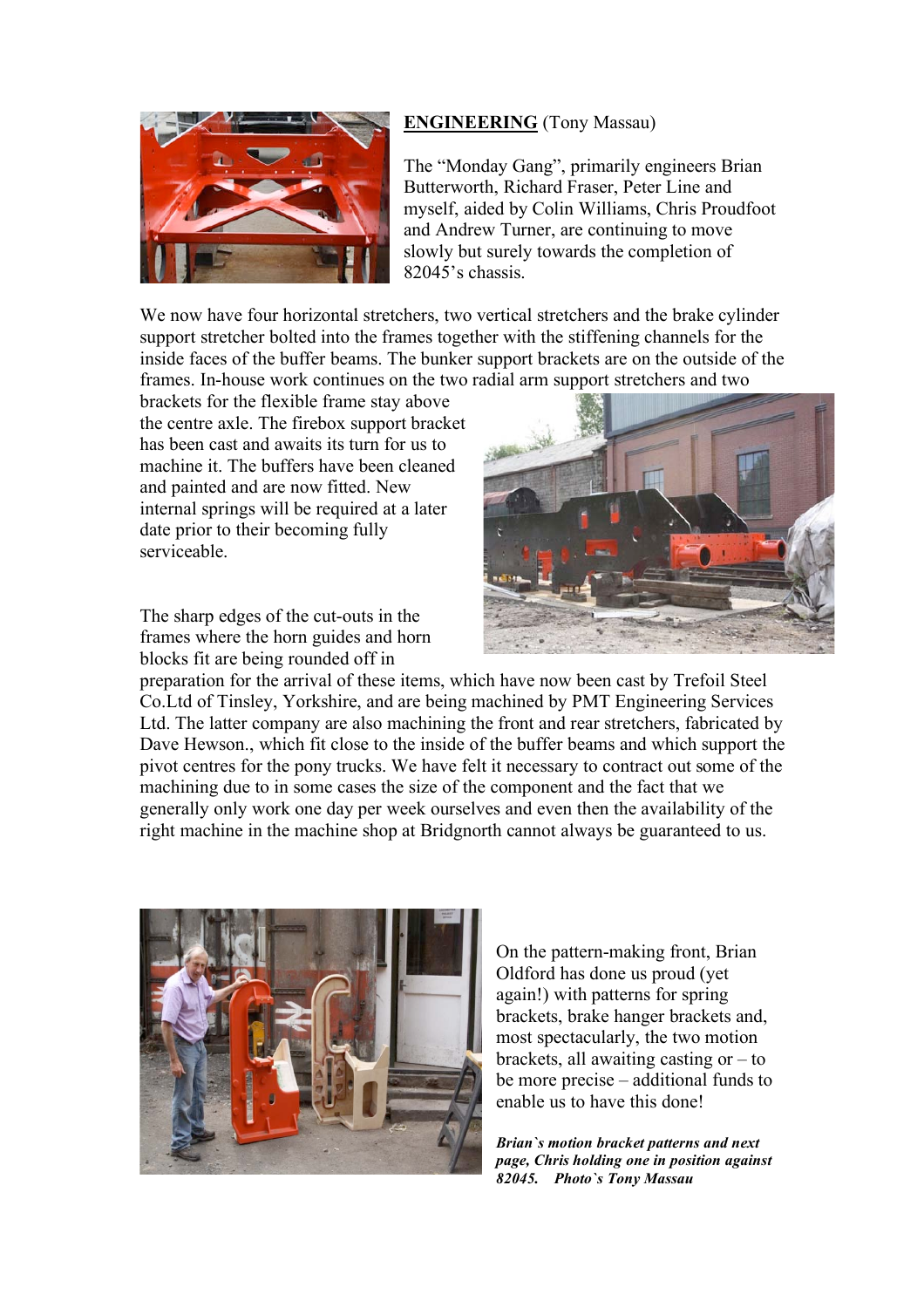

## **TOMBOLA**

Once again, we will be attending the SVR Autumn Gala on 24/25/26 September with the sales/publicity stand and will be repeating the very popular and successful TOMBOLA. If you are able to give a suitable tombola prize it will be most welcome.

The engineering gang are usually at Bridgnorth on Mondays and will be happy to take delivery of your gifts. In addition, patternmaker Brian Oldford will also accept items at his pattern shop (behind the boiler shop in the container/workshop). Brian is at Bridgnorth most days.

Thank you in anticipation!

## **NEWSLETTERS**

Following our appeal in Newsletter number 12, many members contacted Barbara to say they were happy to accept a newsletter by email and hopefully this letter should arrive electronically to those members. Thank you all for helping to save our precious funds.

If, however, you have received a paper version of this letter it is because we do not have your email address. We appreciate that not everyone has this facility, and newsletters will continue to be sent by post to those members.

Maybe you have an email address and have not sent it to the Trust? If so, please send a short note to Barbara at barbara.massau $@$ ntlworld.com and we will add your details to the email address list.

## **SALES STAND**

Recently a member very generously donated many items of model engines, carriages and wagons. We have found that such items are immensely popular and sell quickly and easily raising some excellent funding for 82045. If you have similar items which you no longer require please will you consider donating them to the Trust? Once again, contact Barbara to arrange pick-up/delivery if you can help. Thank you!